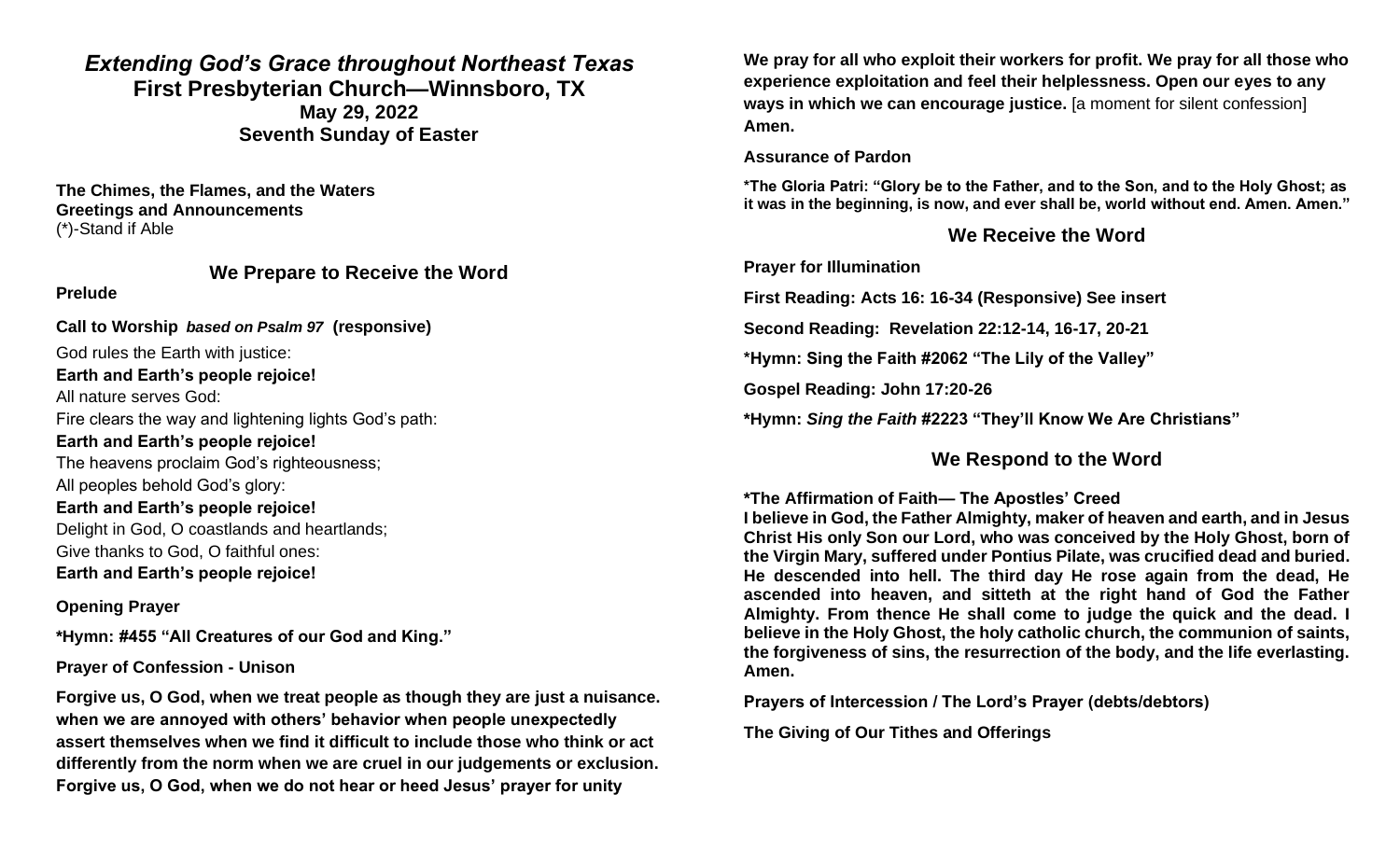**\*The Doxology - Praise God from whom all blessings flow. Praise Him all creatures here below. Praise Him above, ye heavenly hosts; Praise Father, Son, and Holy Ghost. Amen.**

**\*The Prayer of Dedication** 

**\*Hymn: #151 "Crown Him with Many Crowns"** 

**\*Charge and Benediction (RESPONSIVE)** Please join me for the benediction reading responsively. As people of faith we have gathered for worship. **As people of faith we now return to the world.** Go out to share the story of faith, the story of life, with the world around you. **We share the faith in word and in deed, in speech and in action.** As you go out to give a living witness, as you go out to testify to God's love active in the world, go knowing that God goes with you, sharing the laughter and the hope, the fears and the tears. **Thanks be to God! Amen.**

**\*Benediction response: #106 chorus only "Alleluia, alleluia! Give thanks to the risen Lord. Alleluia, alleluia! Give praise to His name."**

### *To our guest*

*We are so glad that you joined us today. We believe that it was no accident that you came here, and that God has given us the opportunity to share the love, grace, and saving gospel of Jesus with you. And so, it is our prayer that you feel loved in this place, and we want you to know that you are welcomed no matter what is going on in your life. We will embrace you with the same grace that God has embraced us with, and we will proclaim to you the same good news that has called us and saved us. If you want to make this church your home, and these people your family let us know after the service or by phone or email later this week. We would love to welcome you into Jesus' family.*

Call to Worship~ from *One in Love and Mission,* written by Rev. Susan A. Blain. Benediction~ posted by Rev Gord on his blog, Worship Offerings.<http://worshipofferings.blogspot.ca/> Reader's Theatre ~ https://re-worship.blogspot.com Opening Prayer ~ written by Joan Stott and posted on The Timeless Psalms. Confession~ from the Presbyterian Church of Aotearoa New Zealand website